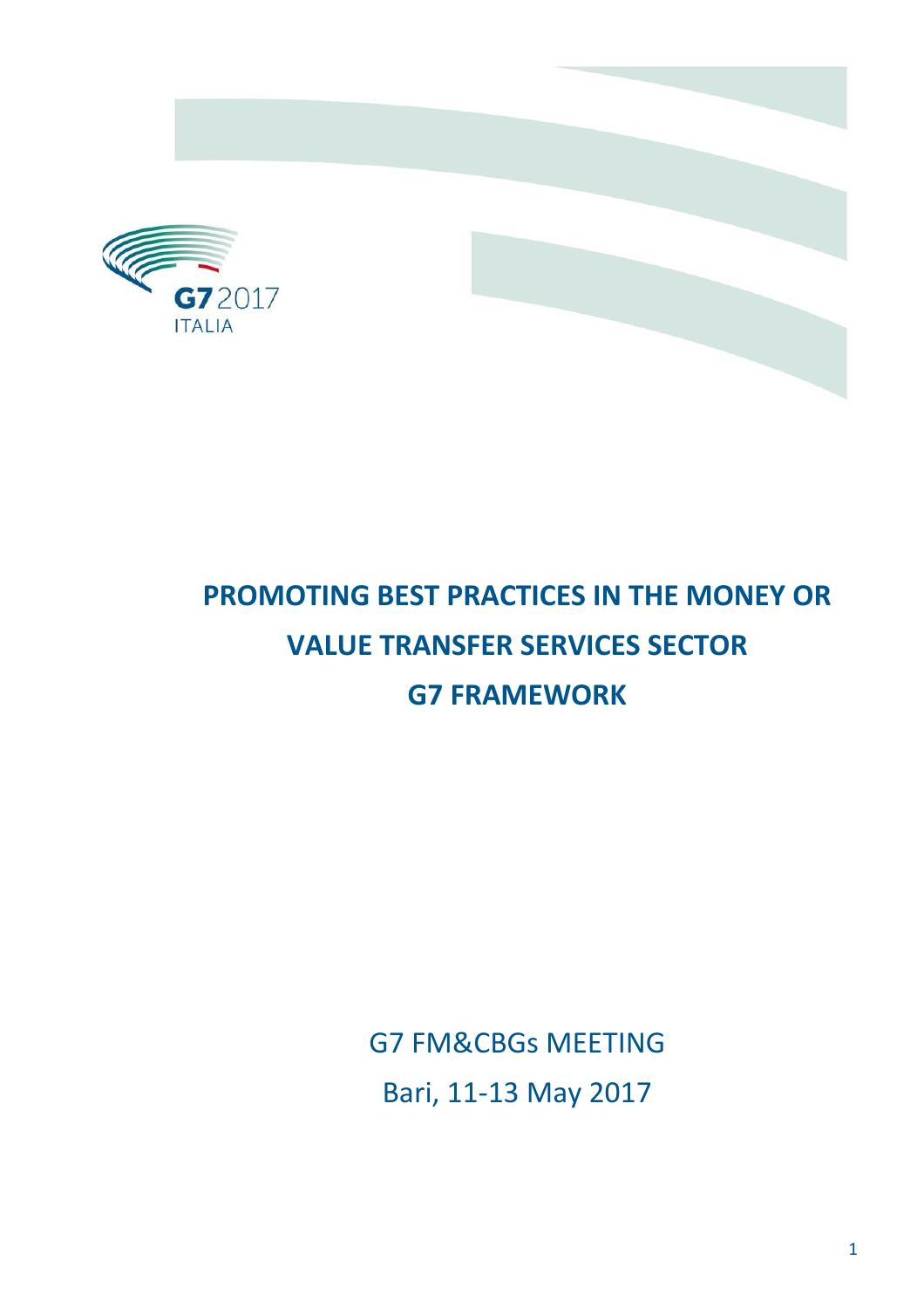



#### **List of contents**

- **A.** Foreword
- **B.** License or registration of persons licensed or authorised to provide MVTS - Identification and sanctioning of unauthorised MVTS providers
- **C.** Supervision (MVTSs principals)
- **D.** Supervision (MVTSs agents)
- **E.** Mechanisms for the exchange of supervisory and monitoring information
- **F.** Best Practices and conclusions: final remarks and steps forward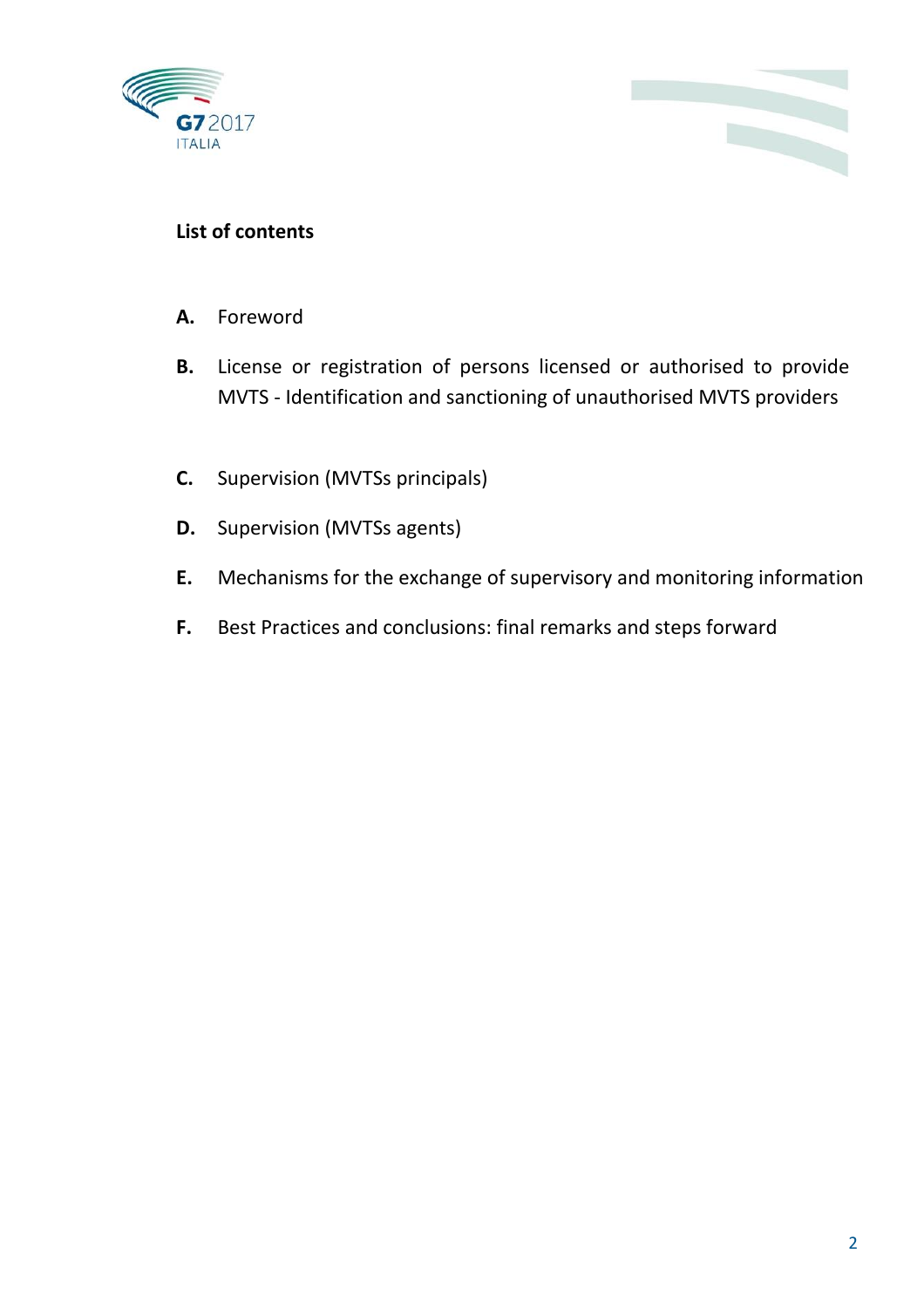

### **Acronyms**

| <b>Administrative Monetary Penalties</b>                          |
|-------------------------------------------------------------------|
| Autorité de Contrôle Prudentiel et de Resolution (France)         |
| Bundesanstalt für Finanzdienstleistungsaufsicht (Germany)         |
| Bank of Italy                                                     |
| European Economic Area                                            |
| <b>Financial Conduct Authority (United Kingdom)</b>               |
| <b>Financial Crimes Enforcement Network (United States)</b>       |
| Financial Transactions and Reports Analysis Centre of Canada      |
| <b>Financial Services Agency (Japan)</b>                          |
| Guardia di Finanza (Italy)                                        |
| <b>HM Revenue and Customs</b>                                     |
| <b>International Supervisors Forum</b>                            |
| Internal Revenue Service - Criminal Investigation (United States) |
| Internal Revenue Service - Small Business Self Employed (US)      |
| Multi-State MSB Examination Taskforce (United States)             |
| Organismo Agenti e Mediatori (Italy)                              |
|                                                                   |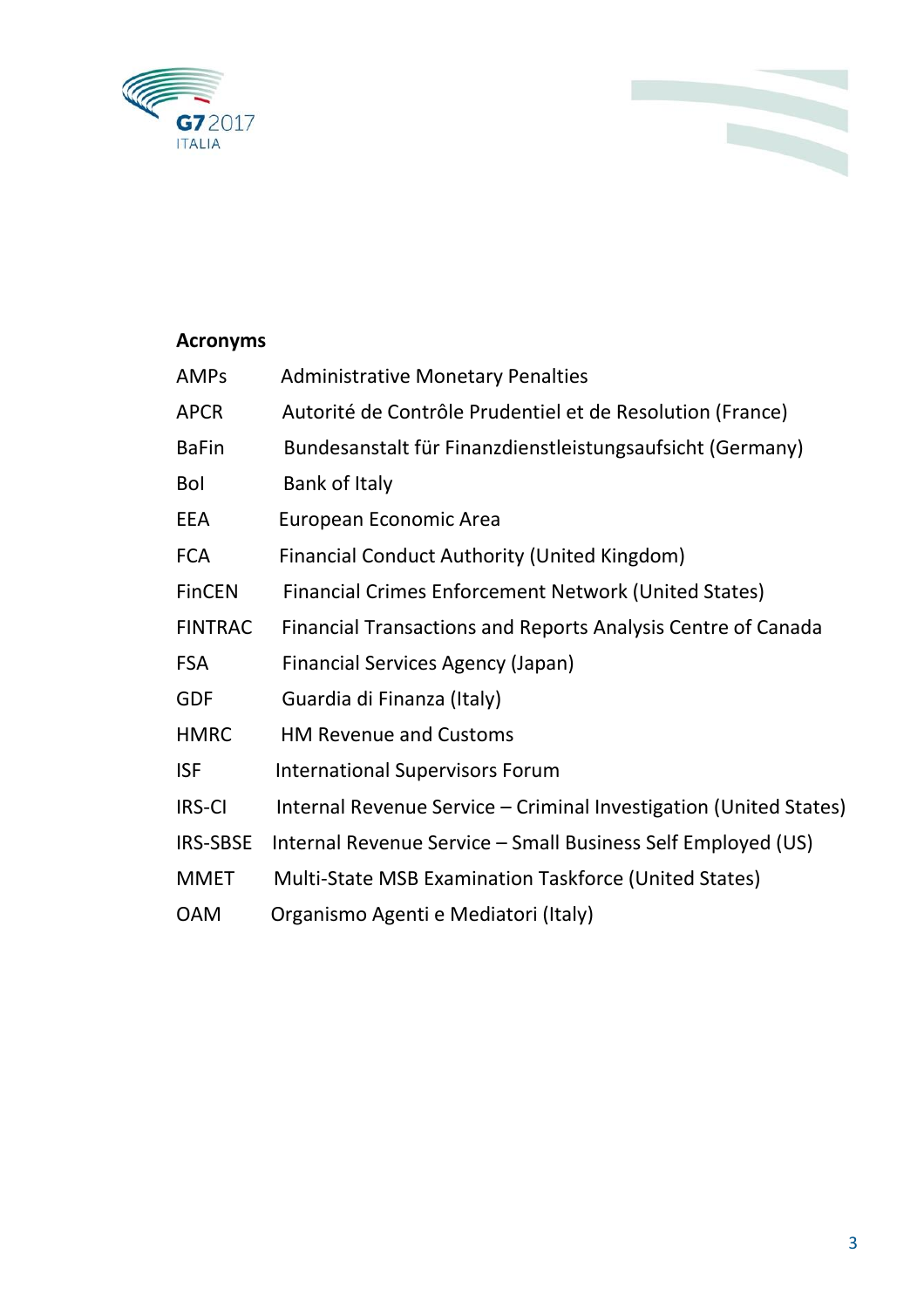

#### **A. Foreword**

This Report takes stock of the respective frameworks of the G7 countries for Money or Value Transfer Services (MVTSs) with a focus on: a) Supervision on financial intermediaries operating in the sector of money remitters which should be further improved; and b) Risk-based monitoring by competent Authorities aimed at increasing controls on agents where risks are higher in terms of channeling illicit flows or transactions related to the support of terrorists or terrorist groups.

Drawing upon the survey participated by all G7 Countries, this Report highlights relevant features of MVTSs also taking into account the transnational nature of these financial services, and proposes Best Practices to address challenges associated with supervision of the Money or Value Transfer Services (MVTS) channel – consistently with a risk-based approach – and closely monitor remittance services.

These Best Practices will be endorsed by G7 Finance Ministers.

## **B. Authority responsible for licensing/registering natural/legal persons licensed and/or authorised to provide MVTSs as a business – including principals and agents (e.g. corner shops, petrol stations, etc.)**

In France, Germany, Italy and UK, MVTS are subject to the authorisation or license by national relevant authorities<sup>1</sup>. These entities are not in charge of licensing European Payment Services Providers (PSPs), which are free to supply – under the European passporting regime – money transfer services in any EU / European Economic Area (EEA) Country. In such case, regulation

 $\overline{a}$ 1 Respectively, Autorité de Contrôle Prudentiel et de Resolution (APCR), Bundesanstalt für Finanzdienstleistungsaufsicht (BaFin), Bank of Italy (BoI), and HM Revenue and Customs or the Financial Conduct Authority.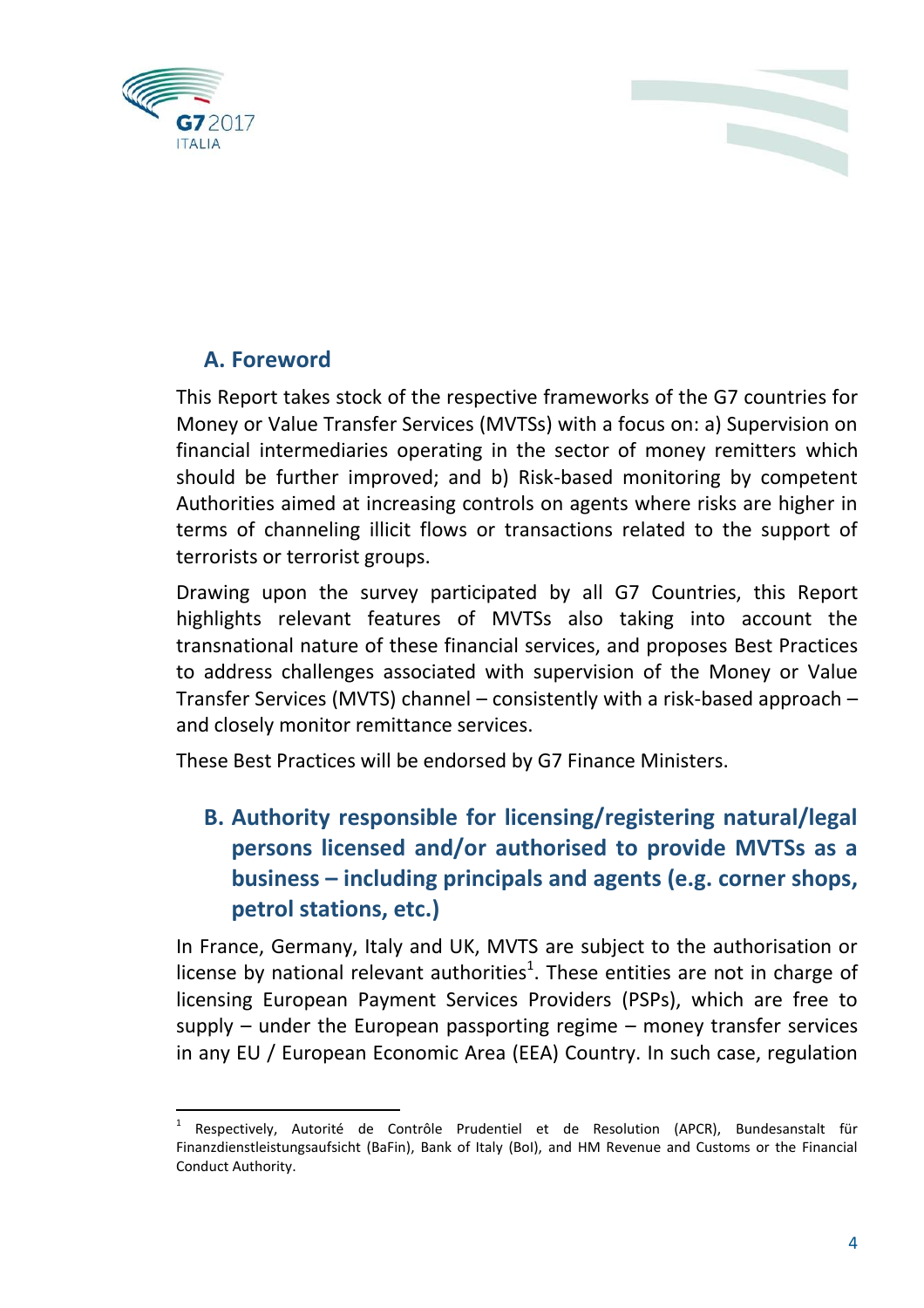



and supervision are under the responsibility of the relevant authority in the home Member State<sup>2</sup>.

Agents operating in EU Countries may act, without host Country's authorisation, on behalf of a principal such as:

- a domestic Payment Institution (PI) or a domestic e-money institution; or
- a foreign PI or a foreign e-money institution established in the EU prior to notification by the home supervisor (passporting institutions).

In Germany, PIs are authorised to rely on agents upon condition they carry out fit-and-proper tests and report information on each of them to BaFin.

BaFin has also established a public register of all its supervised PIs including their agents and branches. The register, accessible on line<sup>3</sup>, includes home supervised subjects, but not passporting entities and their agents.

In the UK, subject to relevant individuals passing a fit-and-proper test, HM Revenue and Customs (HMRC) registers *non*-bank MVTS principal businesses; the Financial Conduct Authority (FCA) registers bank MVTS businesses. Principals identify their agents to their supervisor (primarily HMRC, as HMRC tends to be the supervisor of MSBs operating the principalagent model). Currently, HMRC does not carry out fit-and-proper testing of agents. New arrangements for HMRC to oversee such testing at agency businesses are due – subject to Parliamentary approval – to be put in place in June 2017. The test will apply to beneficial owners, directors and senior managers of agents.

In Canada, Japan, United Kingdom and United States (US) such services are subject to registration as follows.

In Canada, persons or entities offering MVTSs are known as Money Services Businesses (MSBs). MSBs are required to register with the Financial Transactions and Reports Analysis Centre of Canada (FINTRAC) in order to operate. A list of agents, mandatories, and branches engaged in MSB

 $2$  Home country supervisor - Member State in which the PSP registered office is situated, or whereby the PSP has, under its national law, no registered office, the Member State in which its head office is situated.  $3$  [www.bafin.de.](http://www.bafin.de/)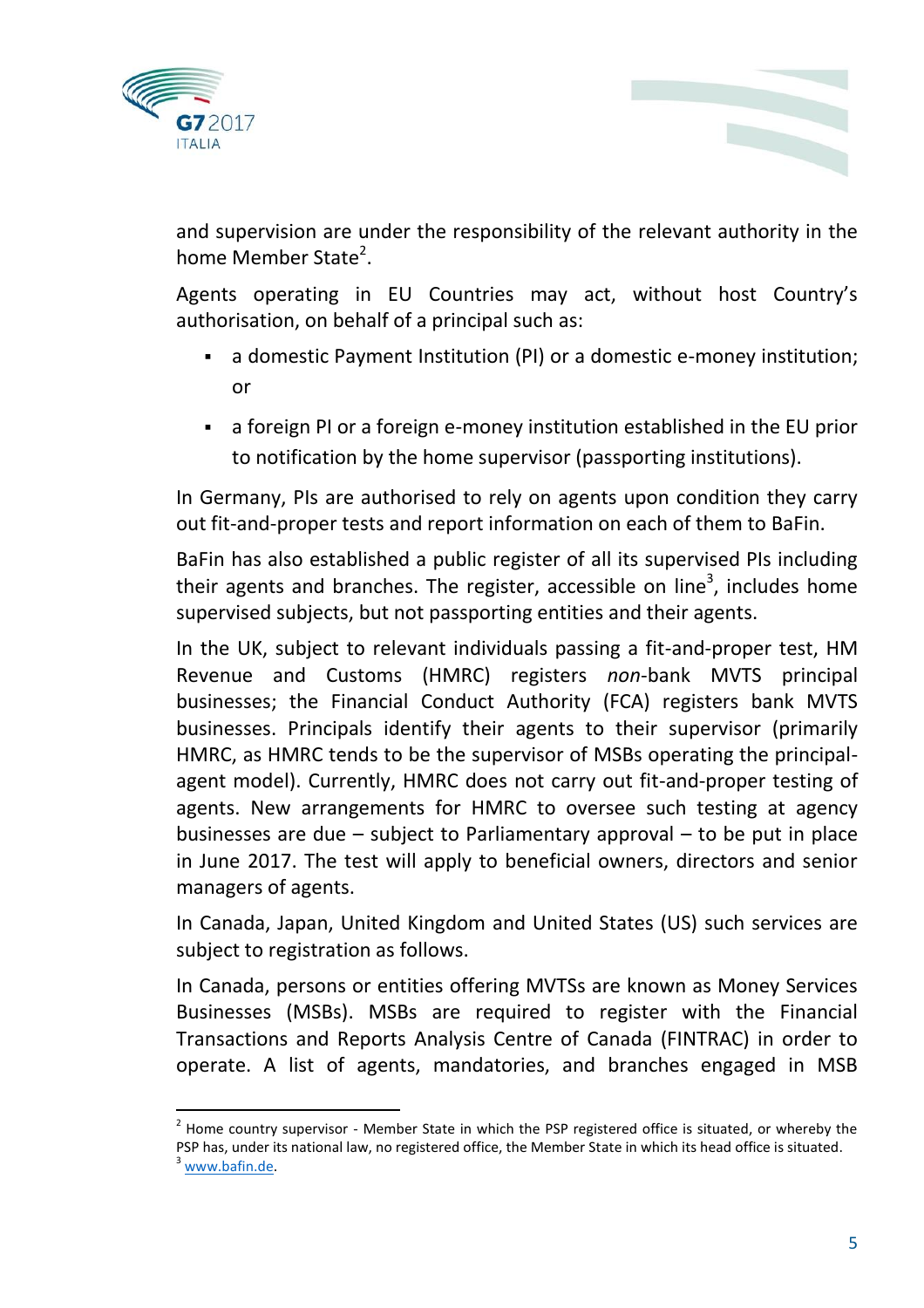



services on behalf of the principal shall be submitted upon registration of the MSB with  $FINTRAC<sup>4</sup>$ .

Under Japanese law, a legal person other than a licensed depository institution, shall be registered with the Financial Services Agency (FSA) when engaging in the Funds Transfer Service<sup>5</sup>.

Under US law, all legal and natural persons that perform money transmission services, whether formal or informal, are considered MSBs and shall register with the Financial Crimes Enforcement Network (FinCEN), renewing every two years<sup>6</sup>. This requirement does not apply to a business that is a MSB solely because it serves as an agent of another MSB or a branch office of an MSB; an MSB is also required to maintain a list of its agents to be updated annually and provided upon request to FinCEN or law enforcement, and to include information on its branch offices, types of MSB services provided, ownership/controlling persons, and primary bank accounts in its registration.

# **B.1 Sanctioning of unauthorised MVTS providers and AML/CFT non-compliance**

HMRC and Financial Conduct Authority (FCA) undertake work to identify unregistered businesses, co-operating with law enforcement and other agencies. If unregistered businesses are identified, both civil and criminal sanctions are available to the authorities.

In Canada, France, Germany, Italy, UK and US providing unlicensed/unauthorised payment services is punished both by civil, administrative and criminal sanctions (including imprisonment and/or fines).

In Japan, those who engage in fund transfer services without the registration under the Payment Services Act or the license under the Banking Act, etc. shall be punished by imprisonment and/or a fine.

 $\overline{a}$ <sup>4</sup> In addition to federal registration requirements, MSBs operating in the province of Quebec are required to obtain a license from the *Autorité des Marchés Financiers* (AMF), the provincial financial markets regulator.

<sup>&</sup>lt;sup>5</sup> The business by the Registered Funds Transfer Service is limited to carrying out fund transfers whose amount is equivalent to 1 million yen or less.

 $^6$  In addition to the federal registration process through FinCEN, 49 of 50 U.S. states as well as the District of Columbia, the Commonwealth of Puerto Rico, and the U.S. Virgin Islands apply MSB state licensing requirements. Although not uniform, the requirements are broadly similar requiring credentialing, safe and sound operations, and AML protections.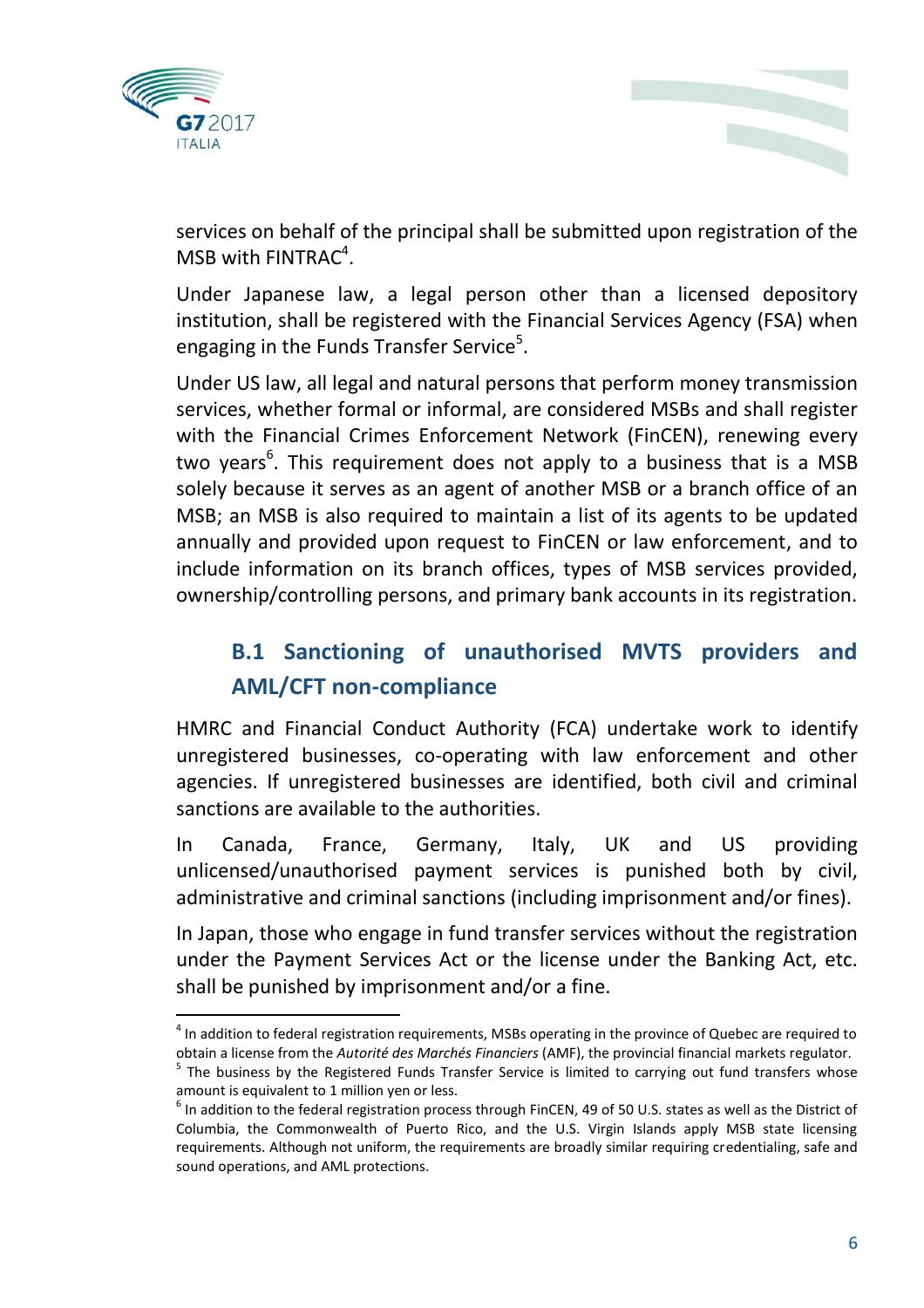

name the concerned MSBs.

FINTRAC has a built-in process for identifying individuals and entities that carry out MSB activities without registration. This includes searching advertisements and other open sources as well as via on-site visits. Additionally, MSBs whose registration status is revoked are still tracked to ensure they are not conducting business illegally. FINTRAC also uses other means to encourage compliance. For instance, FINTRAC may also publicly

Providing regulated services without authorisation is a criminal offence in France. Criminal prosecution remains under the responsibility of law enforcement and judicial authorities, and the public prosecutor's department has the authority to sanction unauthorised MVTS providers. The ACPR supports this activity by identifying unauthorised MVTS providers.

Conducting unauthorised payment services is a criminal offence also in Germany; prosecution is entrusted to public prosecutors. Furthermore, BaFin has set up an investigation department for identifying, *inter alia*, MVTSs that carry out activities without authorisation. This includes the evaluation of various information sources such as STRs, whistleblowing, notes from prosecution authorities, searching advertisements and on-site visits. BaFin may issue a cease-and-desist order against enterprises as well as their shareholders and managers, and impose fines to deter further conduct of unauthorised business. BaFin may also publicly name unauthorised MVTS providers.

In Italy, Guardia di Finanza (GdF) is in charge of investigating possible unauthorised payment services. Criminal prosecution is pursued by Public Prosecutor Offices. The use of words such as "payment institution" or "provision of payment service" by unauthorised entities is prohibited. Italy's AML law also provides for confiscation of tools used by agents performing MVTSs to commit unauthorised payment services.

Italy's new system of administrative sanctions for violation of AML/CFT regulations by agents, which will be in effect as of June 2017, imposes the following penalties:

1) Moderate sanctions imposed on agents for minor violations, such as failing to conduct appropriate Customer Due Diligence (CDD);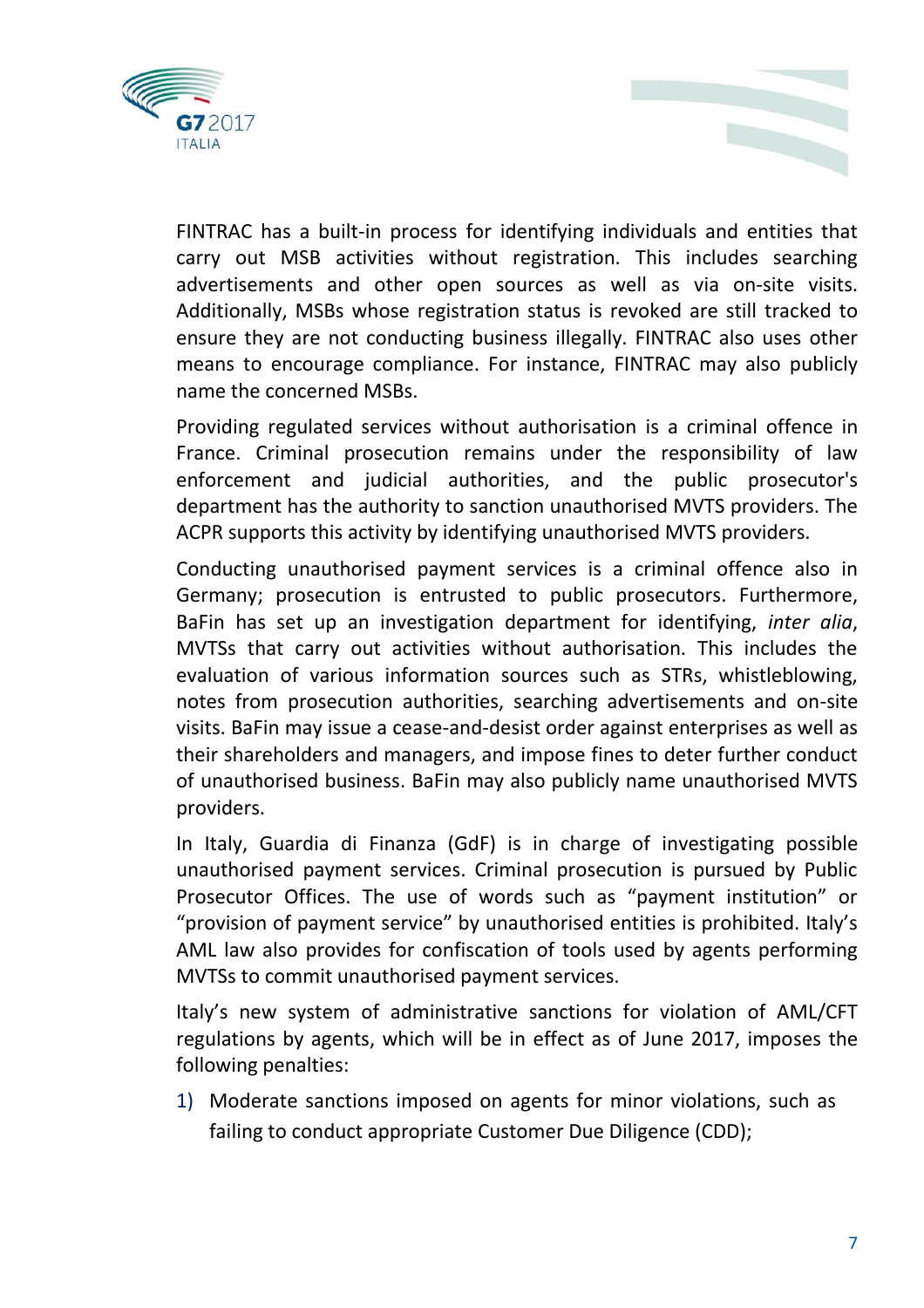

- 2) More severe sanctions are imposed whereby serious breaches are identified. In the latter case, sanctions shall also be notified to the principal and recorded;
- 3) Sanctions are imposed on principals for repeated serious violations committed by the agent. Principal is indeed responsible for remedying illegal conducts carried out by agent/s. In such instances, when a principal decides to close down one of its agents for non-commercial purposes (i.e. for non-compliance with programmes and controls of the principal), such decision shall be communicated to the relevant authority.
- 4) In more serious cases, i.e. involvement of agent in serious offences, GdF could propose to promptly close down the agent's facility (corner shops, petrol station).
- 5) Organismo Agenti e Mediatori (OAM) will be in charge of maintaining a database where all information pertaining to agents will be collected and updated. Such information will be accessible to relevant authorities and private MVTS entities.

FinCEN has issued guidance highlighting that banks should file a Suspicious Activity Report (SAR) if they become aware that a customer is operating in violation of the MSB registration or State licensing requirement. FinCEN then monitors SAR reporting for such notification. FinCEN is responsible for pursuing civil enforcement action against unlicensed MSBs. FinCEN is also able to apply a range of enforcement actions, including civil money penalties and injunctions against a controlling owner that provides MSB services. Law enforcement agencies, primarily led by Internal Revenue Service – Criminal Investigation (IRS-CI) or the Justice Department, actively pursue criminal prosecution. State regulators also have authority to pursue civil and criminal enforcement actions.

#### **C. Authorities in charge of AML/CFT supervision and/or monitoring responsibility for MVTS principals**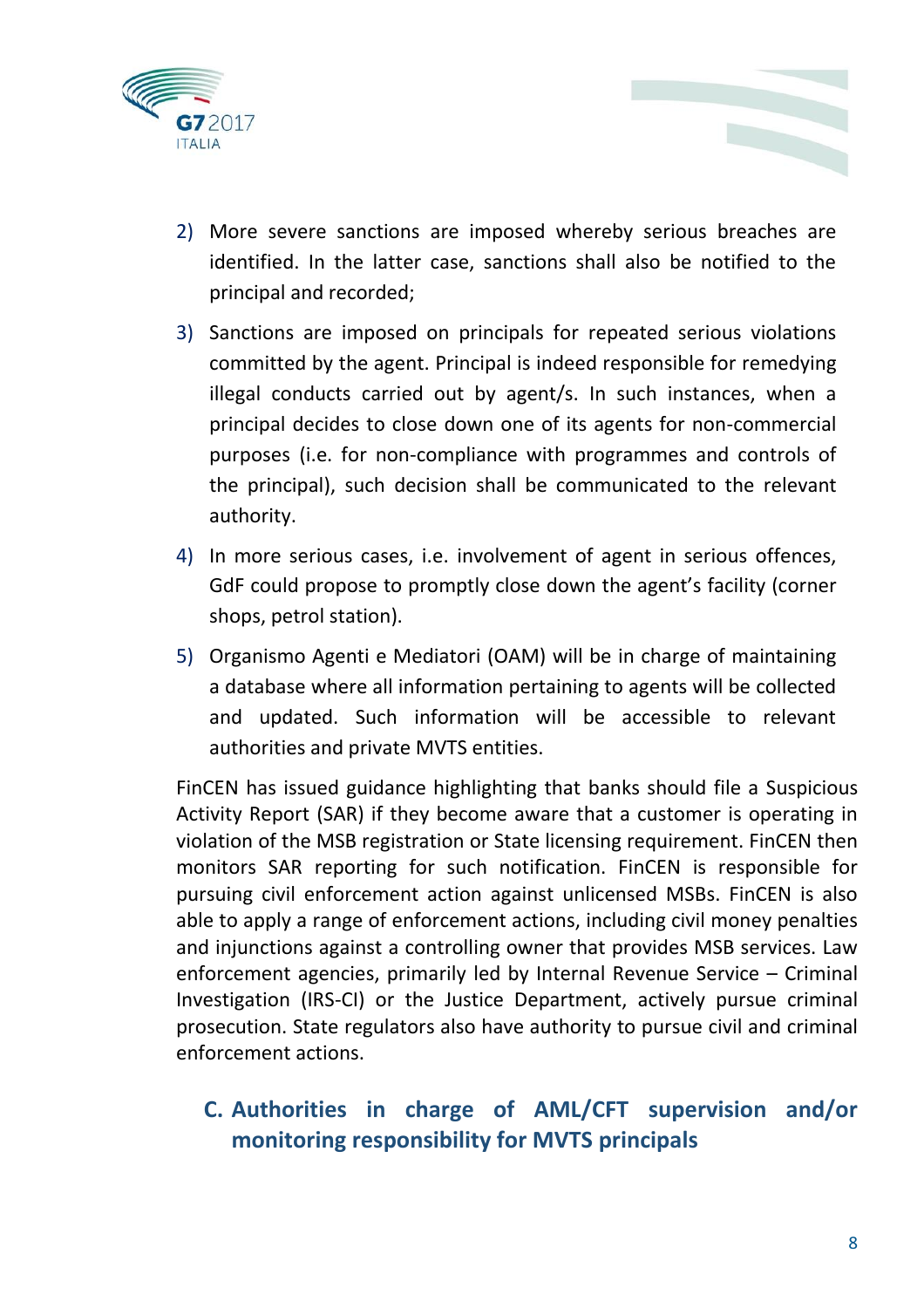



In the UK, HMRC is the AML/CTF supervisor of *non*-bank MVTS businesses; FCA is for bank MVTS businesses.

In Canada and in the US, FINTRAC and FinCEN, respectively, are responsible for federal AML/CFT supervision of money services businesses (MSB) principals (and their agents), either directly or upon delegated authority. In Canada, provincial jurisdictions may impose further regulatory obligations (e.g., Autorité des marchés financiers in Quebec). The MSB sector is subject to regulation by both federal and state authorities in the USA.

In Canada, FINTRAC uses its legislated authorities to examine of records and inquiries into the business and affairs of persons or entities that provide MSB services. At the same time, MSBs are accountable for their agents, mandatories, and branches with respect to AML/CFT compliance. This includes developing and implementing a compliance programme and ensuring that transaction reporting, record keeping, and client identification are performed appropriately. MSBs are subject to criminal sanctions or Administrative Monetary Penalties (AMPs) for non-compliance with AML/CFT regulations, also including activities performed by their agents, mandatories, and branches.

In the USA, FinCEN is the federal AML/CFT regulator and has sole federal civil enforcement authority for MSB principals and agents. FinCEN delegates to the Internal Revenue Service – Small Business Self Employed (IRS-SBSE) the examinations of MSBs (both principals and agents) to assess their compliance with AML/CFT requirements. The frequency and depth of examinations is determined by the level and nature of risks associated with the entity. In coordination with FinCEN and IRS-SBSE, State financial regulators also examine MSBs for compliance with prudential requirements, as well as AML rules and regulations<sup>7</sup>. In order to improve cooperation and coordination among State regulators, the Multi-State MSB Examination Taskforce (MMET) was established approximately four years ago. The MMET is charged with coordinating and facilitating multi-State supervision of MSBs. FinCEN meets with the MMET and additional State regulators on a quarterly basis to review/compare examination schedules, and on a semi-annual basis

 $^7$  FinCEN and IRS have jointly published an MSB Examination Manual that not only establishes guidelines for the conduct of IRS examinations, but also provides guidance and assistance to MSBs (see https://www.fincen.gov/msb-examination-materials).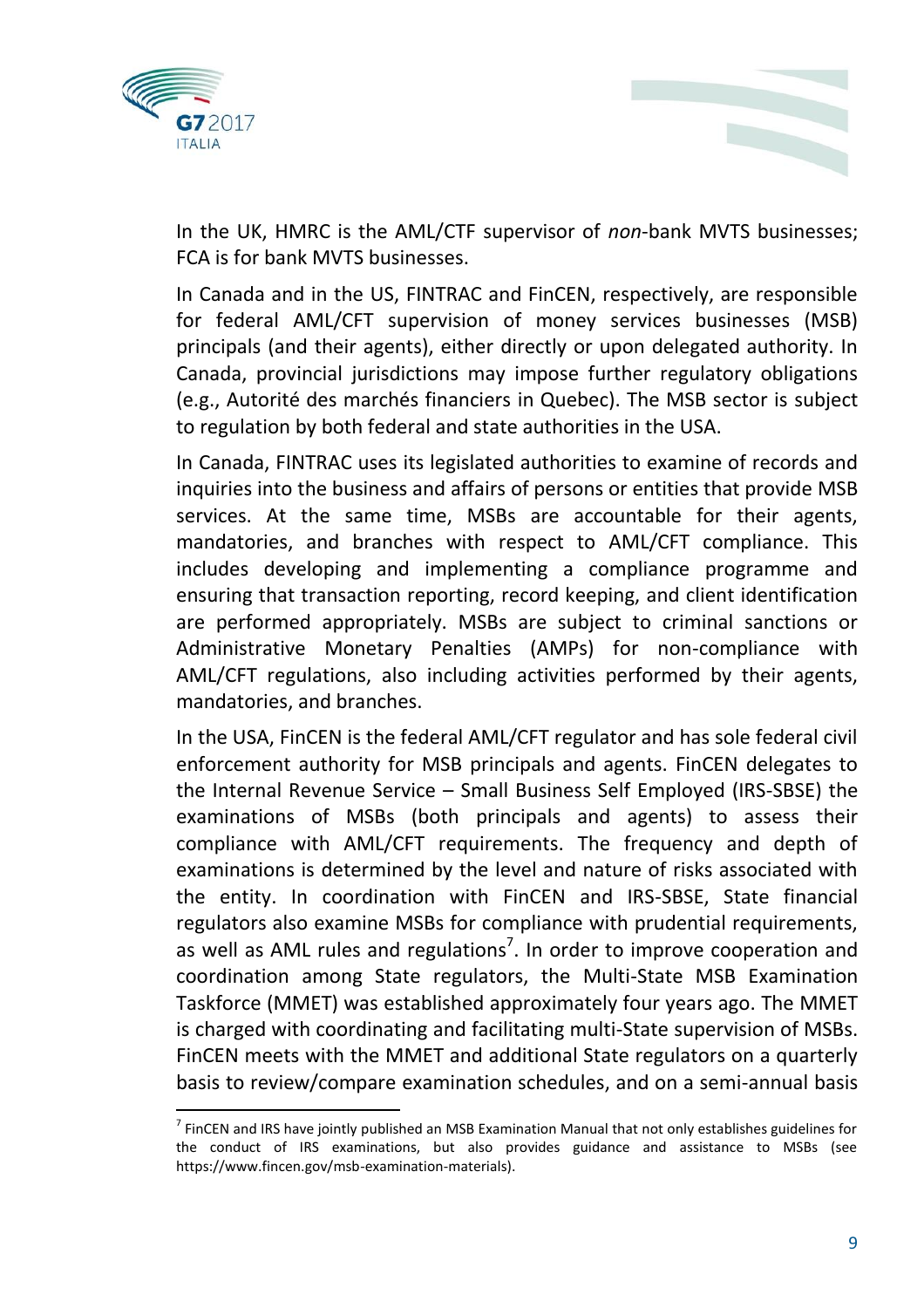

to generally review process and effectiveness of the supervisory regime for MSBs. Additionally, in January 2014 FinCEN's authority to rely on examinations conducted by State supervisory agencies was formally authorized by statute. This will increase the effectiveness of overall supervision and better allow FinCEN to rely on State licensing and supervision data, including MSB licensing information gathered through the Conference of State Bank Supervisors (CSBS) Nationwide Multistate Licensing System (NMLS)<sup>8</sup>.

In Italy, the BoI is in charge of supervision on PIs (including Italian branches of EU PIs), and could also delegate GdF to carry out AML/CFT inspections on them.

In EU Countries, with respect to the supervision of passported PIs, the home supervisor is responsible for AML/CFT oversight of authorised PIs operating under the free provision of services regime. If the host supervisor identifies concerns related to AML/CFT compliance in its territory, it should inform the home supervisor, which can take action to address deficiencies, including by delegating supervisory powers to the host authority. When a PI operates under the freedom of establishment in the host country, AML supervisory competences belong to the host supervisor.

In Japan, the FSA is the Authority in charge of supervision over Funds Transfer Service Providers; in practice, Local Finance Bureaus having jurisdiction over the headquarters of the providers are delegated to supervise and monitor providers supervised by the Local Finance Bureaus.

In France, the ACPR is the competent AML/CFT authority that supervises French and European PSPs including branches and agents of European and Third Countries' PSPs providing money transfer services in France. The ACPR also conducts on-site and off-site inspections towards branches and agents<sup>9</sup> of European PSPs providing money transfer services in France.

ended to a pril 18, 2017, CSBS announced the creation of a new MSB Call Report for state licensed MSBs. So far,<br><sup>8</sup> On April 18, 2017, CSBS announced the creation of a new MSB Call Report for state licensed MSBs. So far, 18 states have joined this effort. State-licensed MSBs will report transactional and other information on a regular basis for inclusion in the NMLS (See [https://www.csbs.org/news/press](https://www.csbs.org/news/press-releases/pr2017/Pages/041817.aspx)[releases/pr2017/Pages/041817.aspx\)](https://www.csbs.org/news/press-releases/pr2017/Pages/041817.aspx).

 $^9$  Instruction n. 2013-I-08 of the ACPR on information to provide by permanent representatives of agents of European PSPs foresees that the identity and address of "permanent representatives", statistical reporting must be provided every year.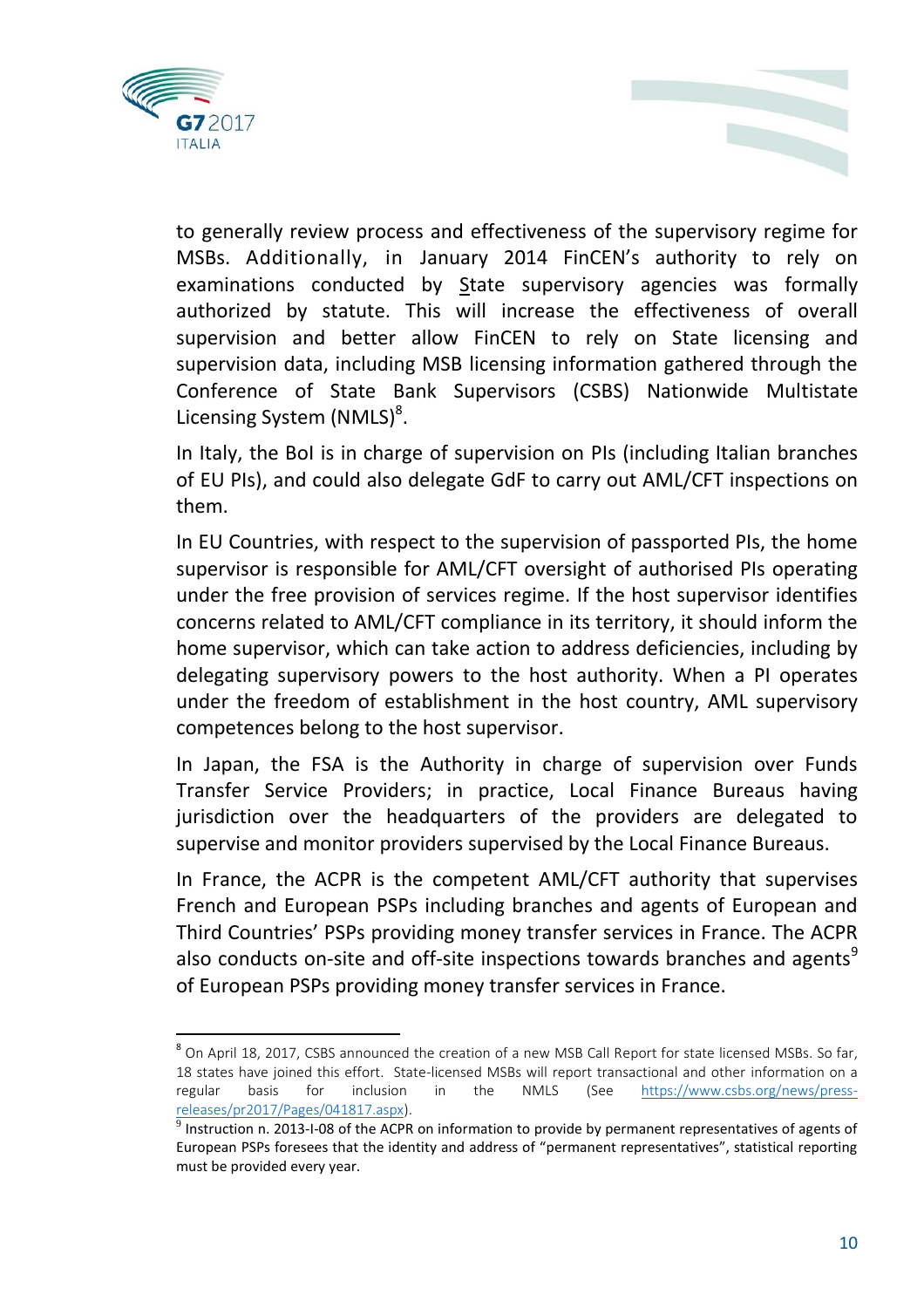

In German, BaFin is in charge of AML/CFT supervision for PIs authorised by BaFin (including MVTS principals) and uses both internal and external auditors and own staffs to verify AML/CFT compliance. BaFin receives the auditor´s reporting on a regular annual basis and may, on an *ad-hoc* basis, request additional reporting or conduct on-site and/or off-site inspections. In case of non-compliance, PIs are subject to administrative monetary penalties and/or appropriate supervisory measures, and sanctions. Specifically, PIs are accountable for their agents and branches with respect to AML/CFT compliance. This includes developing and implementing compliance procedures and ensuring that CDD measures, transaction reporting, and record-keeping requirements are appropriately fulfilled.

#### **D. Authority in charge of AML/CFT supervisory and/or monitoring responsibility for MVTS agents, with explanation of responsible party for agents controlled by a foreign principal**

In the UK, HMRC supervises all registered *non*-bank MVTS businesses. This includes supervision of principals and their agents, including visits and related supervisory activity (scrutiny of records, etc.) to agents carrying out their business<sup>10</sup>. The FCA supervises any bank MVTS and their agents, although the numbers in this category are and have been very low, with the vast majority of MVTS businesses being supervised by HMRC.

In Canada, MSB principals are accountable for their agents, mandatories, and branches. FINTRAC's examinations on MSBs with a network of agents will include an assessment of the fit-and-proper test conducted by the MSB principal along with an agent interview to test training. FINTRAC has released three Operational Alerts related to MSBs along with a *Risk-Based Approach Workbook* specifically designed for MSBs and their agents, mandatories, and branches. Furthermore, FINTRAC has the authority to conduct compliance examinations of foreign MSB principals based overseas but actively conducting activities in Canada. Canada is developing regulations to bring into force legislation that prohibits Financial Institutions (FIs) from

<sup>&</sup>lt;sup>10</sup> HMRC is not aware of any agency businesses operating in the UK that are controlled by a foreign principal.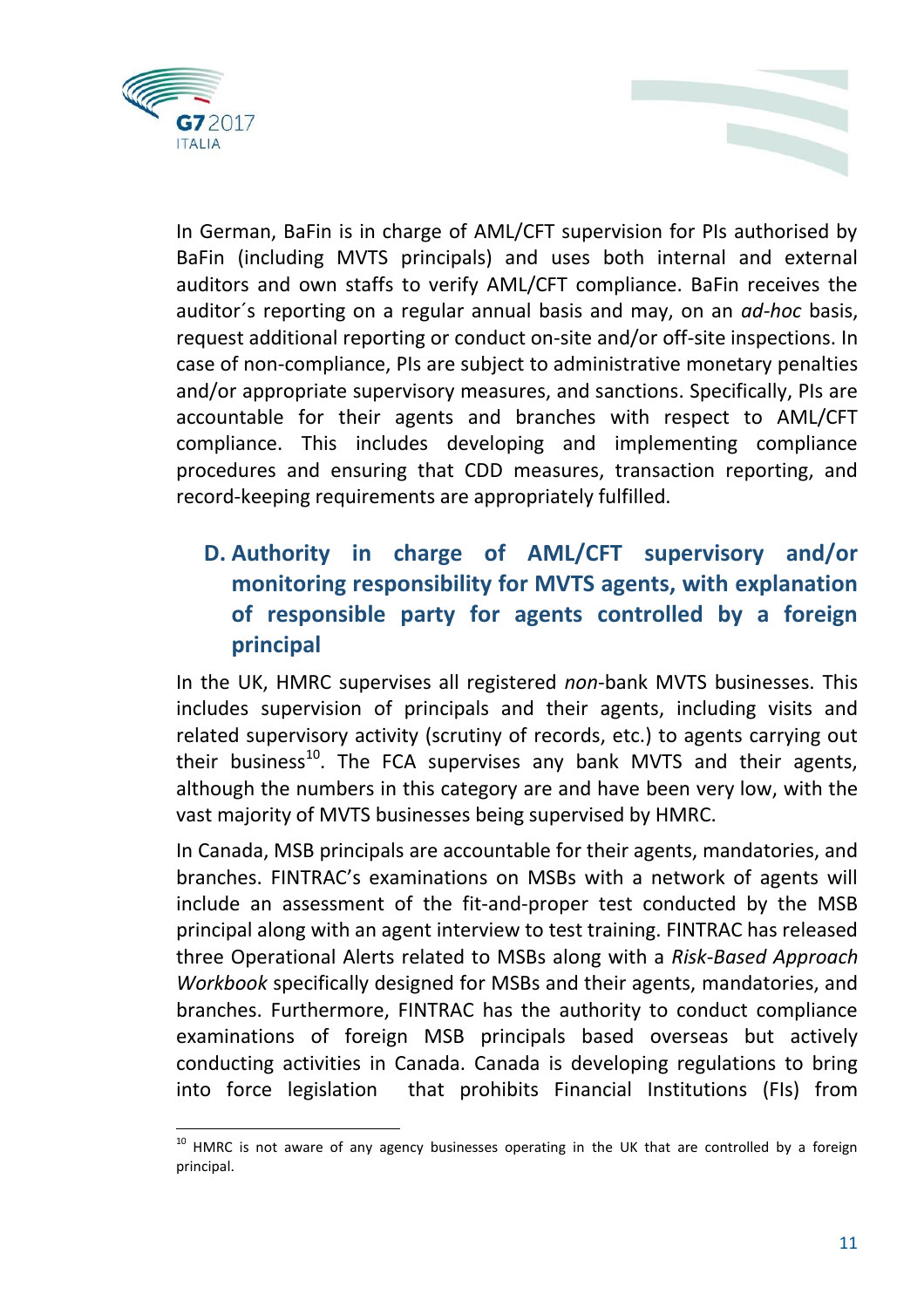

maintaining an account or having a correspondent banking relationships (including providing services such as international electronic funds transfers, cash management, payment settlements, and cheque clearing) with foreign MSBs that failed to register with FINTRAC $^{11}$ .

In the United States, FinCEN, IRS-SBSE, and the States have examination authority over MSB principals and agents. FinCEN has sole federal civil enforcement authority over principals and agents. Within MSB principal examinations, the IRS-SBSE and state financial regulators review the MSB principal's monitoring of its agents<sup>12</sup>. When irregularities are identified through this process, agents are prioritised for examination. Unique examinations of agents (separate from examination as a part of the principal's examination) also occur on a risk-based basis. Certain States require MSB principals to report a list of agents upon a quarterly basis. Such agent information is shared with FinCEN for review and agent examinations.

In 2017, Italy will establish, at OAM a Register of national and foreign agents, including both individuals and legal persons. Therefore, all agents operating in Italy shall be registered at OAM. By June 2017, foreign agents (i.e. agents authorised in a foreign jurisdiction) shall appoint a central contact point, on behalf of their principal FI, in order to ensure compliance with AML/CFT obligations. BOI will be in charge of the supervision on the central contact point. GdF is the authority in charge of risk-based AML/CFT monitoring of agents. In order to carry out its function, GdF can access the OAM database, and examine and study the overall map of money transfer stores and companies (i.e. market), match such information with police information and STRs and other information, and schedule inspections where greater risks are identified.

Since 2016, as part of an initiative focused on combating TF, this has included determining whether customers have a police record or are listed

 $11$  FINTRAC will have authority to impose an administrative monetary penalty on the financial entity that holds the unauthorised account/relationship.

<sup>&</sup>lt;sup>12</sup> FinCEN issued clarifying guidance on existing AML Program Rule compliance obligations for MSB principals with respect to agent monitoring in March 2016 (se[e https://www.fincen.gov/resources/statutes](https://www.fincen.gov/resources/statutes-regulations/guidance/guidance-existing-aml-program-rule-compliance-obligations)[regulations/guidance/guidance-existing-aml-program-rule-compliance-obligations\)](https://www.fincen.gov/resources/statutes-regulations/guidance/guidance-existing-aml-program-rule-compliance-obligations). In conjunction with IRS and State outreach and educational efforts, FinCEN provides detailed guidance and other assistance for MSBs via its website [\(https://www.fincen.gov/resources/financial-institutions/money-services-businesses\)](https://www.fincen.gov/resources/financial-institutions/money-services-businesses) and a dedicated call centre.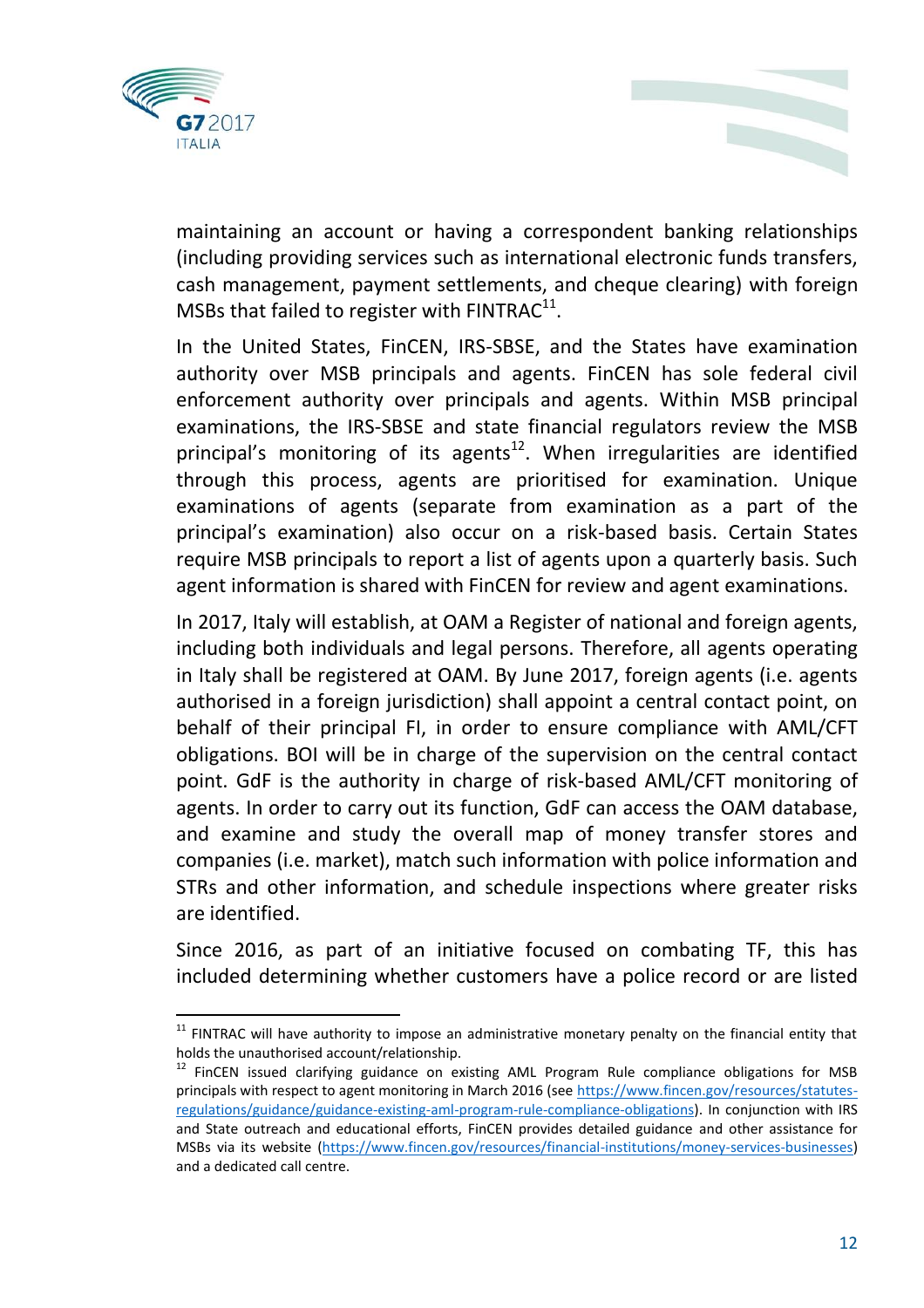



on anti-terrorism lists and verifying that proper documentation has been collected for transactions carried out by agents.

Agents located in France acting on behalf of PSPs to provide money transfer services are not obliged entities. Therefore ACPR does not supervise them $^{13}$ . Agents remain under the "supervision" of PSPs on behalf of which they act. However, ACPR performs on-site inspection among agents to verify whether PSPs on behalf of which they act comply with French AML/CFT regulations $^{14}$ . If not, depending on the gravity and seriousness of the failure identified, sanctions could be taken against the PSPs by the Sanctions Committee, following a decision by the ACPR's supervisory college to initiate a disciplinary proceeding. The ACPR's supervisory college could also decide to take an administrative policy measure.

BaFin is in charge of AML/CFT supervision of agents established in Germany irrespective where the principal is domiciled and notwithstanding that the home supervisory authority of the principal may as well attend to its agents' conduct abroad. Agents themselves are obliged entities under German AML law. BaFin uses own staff to examine agents' AML/CFT compliance mainly through direct monitoring, contact by on-site and off-site inspections. Monetary penalties are imposed in case of infringements. Agents are not subject to on-going reporting obligations, but only to reporting upon request. BaFin is in charge of AML/CFT supervision in respect of foreign principals as far as they are authorised as per the German Payment Services Supervision Act (ZAG) or operating in Germany on their right of establishment – i.e. operating with a branch.

As per the Japanese legislation, whereby a Funds Transfer Service Provider (i.e. principal) entrusts the Funds Transfer Service to a third party, the Funds Transfer Service Provider shall provide guidance to the third party and take other measures necessary for ensuring proper and secure

<sup>&</sup>lt;sup>13</sup> The ACPR could however extend its on-site inspections of European PSPs to its agents as regards their activity in France.

 $14$  The ACPR can also take provisional measures (administrative policy measures) against agents acting on behalf of EU/EEA PSPs in case obvious shortcomings or serious lack of vigilance or a serious shortcoming in the organisation of its internal control or its monitoring system or an uncontrolled exposure to ML-TF risk have been identified/detected by the ACPR.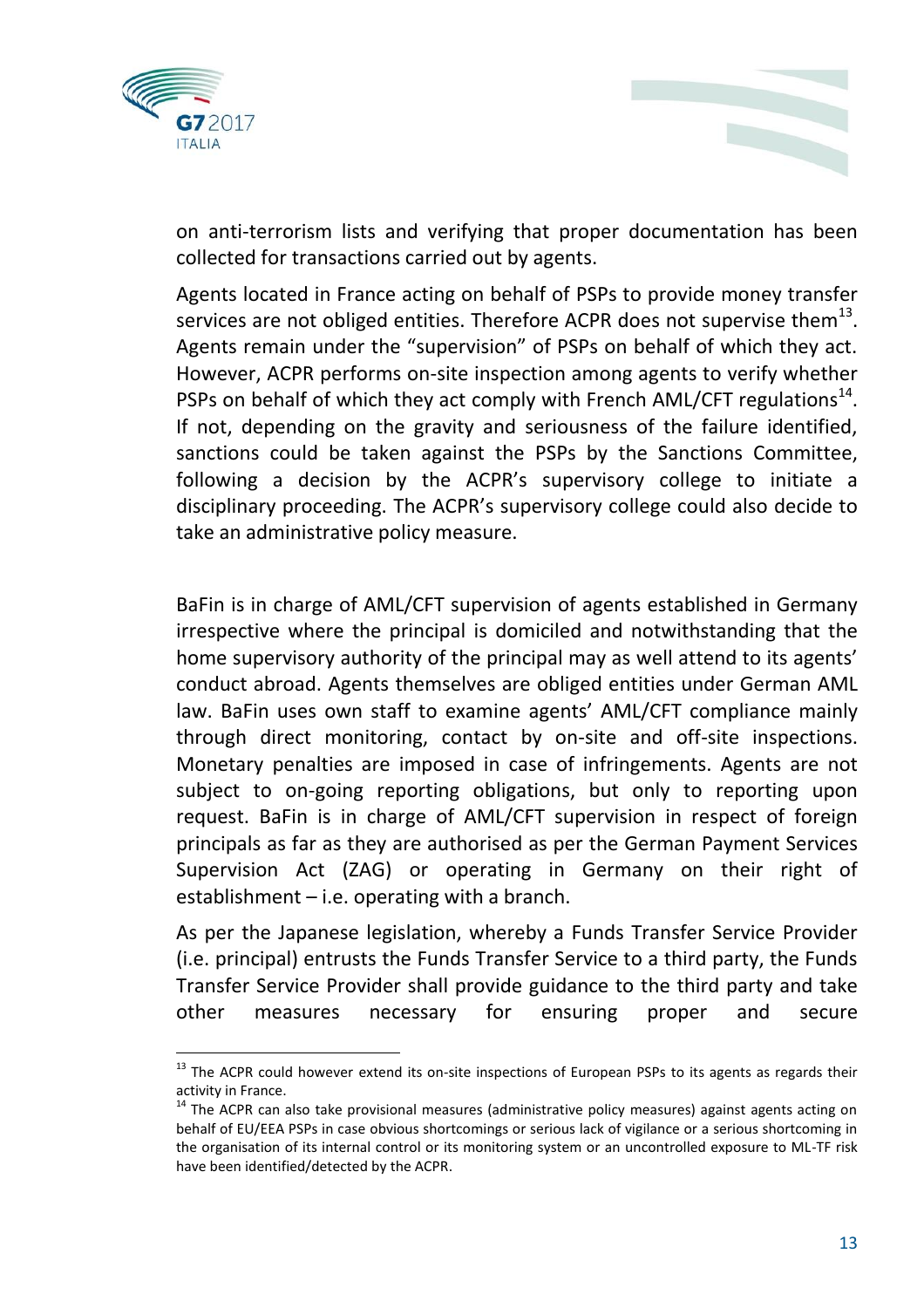

l

provision/conducting of said service. The FSA may, within the limit necessary, order a person to whom business has been entrusted to submit reports or materials that will be helpful for understanding the business or property of said Funds Transfer Service Provider. The FSA is in charge of monitoring such subjects also on the basis of off-site monitoring and on-site inspections (e.g. request and obtain information on the business status, or inspect books and documents or other items). A Foreign Funds Transfer Service Provider who does not register under the Payment Services Act or is licensed under the Banking Act, etc. shall not solicit persons in Japan for exchange transactions or fund transfers. Therefore, MVTS agents controlled by foreign principals that are not under the supervision of the FSA are not entitled to engage in fund transfer services in Japan.

### **E. Mechanism/s for exchange of supervisory and monitoring information with foreign supervisory/monitoring authorities in supervision/monitoring of multi-national MVTS networks**

HMRC and FCA can disclose information to an overseas AML/CTF supervisor where it aids their discharge of AML functions.

FINTRAC has signed a compliance MoU with AUSTRAC, FinCEN, and New Zealand (the latter to be countersigned) to exchange relevant information, including on an on-going basis, compliance information on operational processes, risk models and examination plan strategies<sup>15</sup>. FINTRAC is also a member of the International Supervisors Forum<sup>16</sup> (ISF).

FinCEN has entered into Memoranda of Understanding (MOU) with AML/CFT supervisory agencies in Canada and Mexico in order to facilitate information exchange on a variety of industries, including MSBs and their networks. FinCEN is a member of the ISF and is in the process of negotiating MOUs

<sup>&</sup>lt;sup>15</sup> In September 2014, FINTRAC provided information to AUSTRAC, which included general information as well as the results of examinations into two large MSBs also operating in Australia.

 $16$  The ISF was established in late 2013 to provide a venue for sharing information and Best Practices between international regulators. The forum is composed of executive level representation from the AML regulators/supervisors of Canada, United Kingdom, United States, Australia, and New Zealand. Law enforcement is also represented. The ISF provides a venue to share information and operational practices, and develop common performance indicators with a goal to establish Best Practices and harmonise collective processes wherever possible. For example, as a result of this forum, FINTRAC and FinCEN initiated a bilateral training exchange.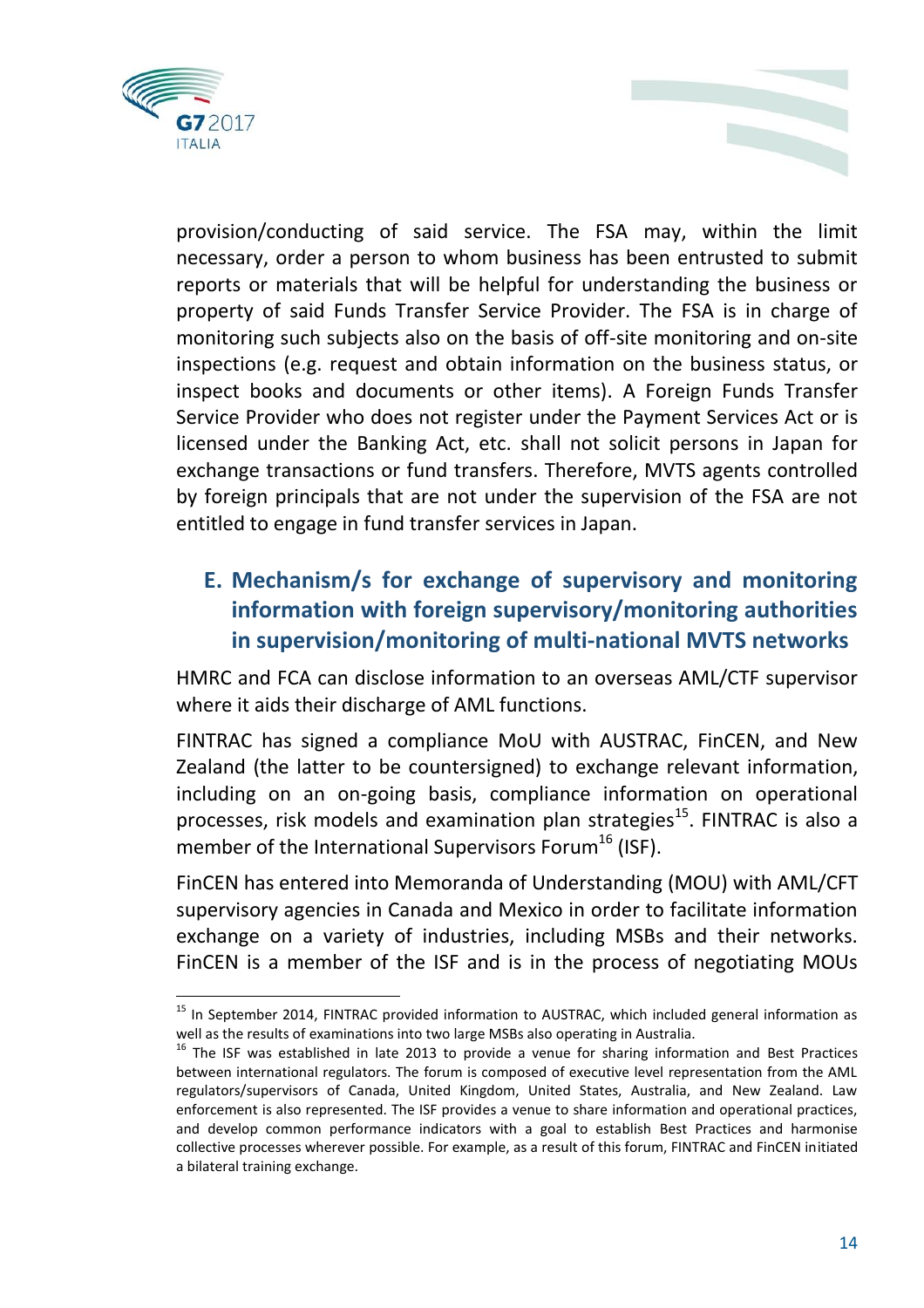



with other similar foreign supervisory agencies, beginning with fellow ISF members from the UK, Australia, and New Zealand. As FINTRAC noted, FinCEN and other ISF members meet regularly to exchange MSB bestpractice approaches and supervisory trend information.

In Italy, OAM will be responsible for keeping and updating information on registered subjects. National and foreign authorities may request and obtain data and/or information on registered subjects held by OAM. Among relevant information held within the register, the principal FI shall inform OAM in case of termination of the relationship with controlled agent/s due to non-commercial reasons (i.e. for non-compliance with programmes and controls of the principal).

In France, the ACPR is responsible for keeping and updating information on registered subjects. Foreign authorities may request and obtain data and/or information on registered subjects held by the ACPR.

As no principal of a MVTS network is residing in Germany, BaFin has been seeking bilateral contact with EEA home supervisory authorities of passporting principals and participating in a supervisory college initiated by a home supervisory authority. Since operating cross-border MVTSs from third countries would be looked upon in Germany as unauthorised payment services, no regular contact with supervisory authorities from third countries have been initiated so far.

In Japan, no particular mechanism exists; at the same time, authorities do not find impediment to information exchange.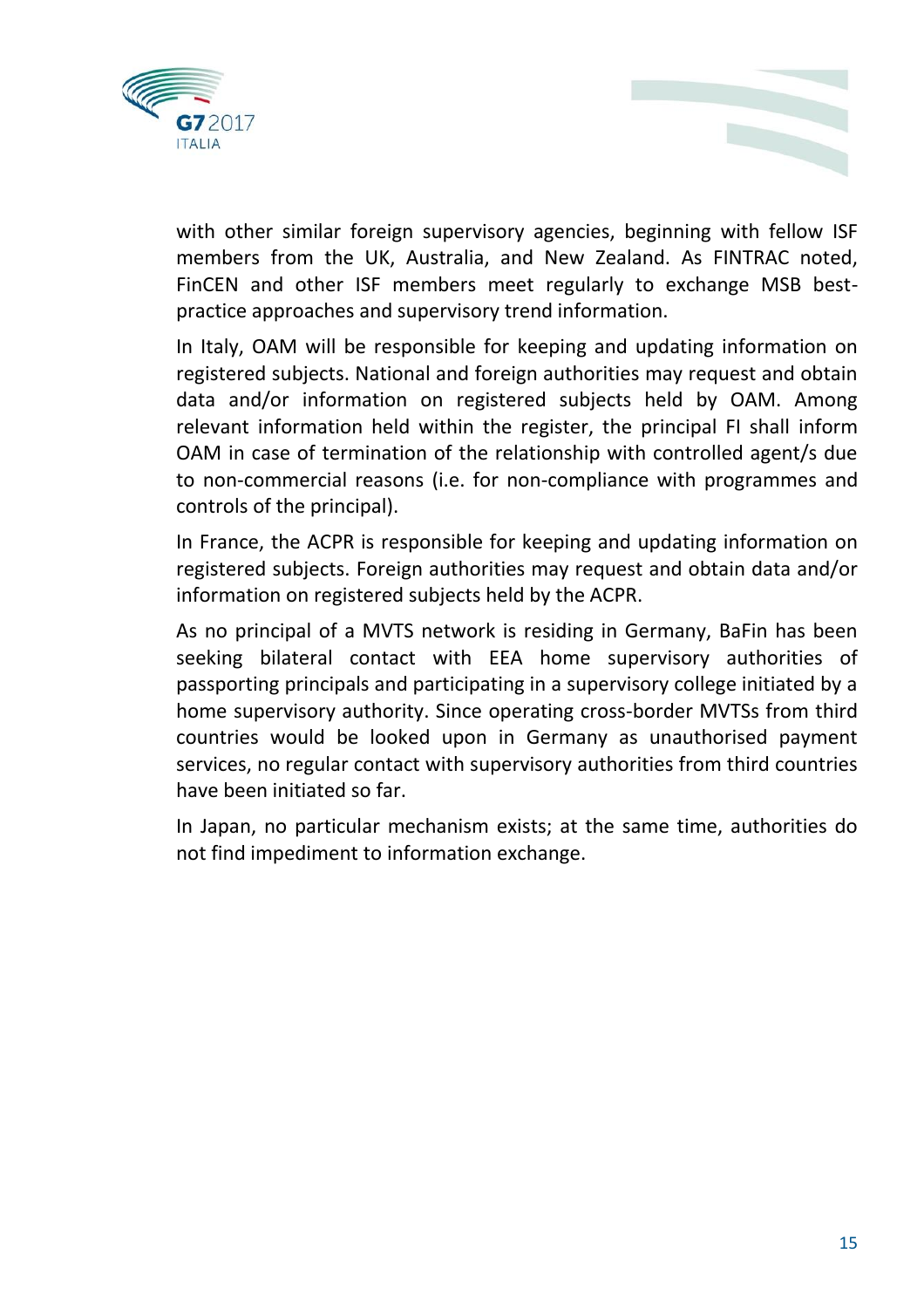



#### **F. Best Practices and conclusions: final remarks and steps forward**

In light of the results of the exercise highlighted above, the following Best Practices can be brought to the attention of Countries and other international fora:

- 1. Based upon information provided by G7 Countries, improvements should be made as to the collection of updated information on entities acting as agents for a principal, as well as exchange of supervisory information. G7 Countries should improve the ability of supervisors and/or MVTS principals to maintain updated information on agents.
- 2. Unauthorised payment service providers' non-compliance with AML/CFT regulations and illicit conducts are vulnerabilities to be addressed by G7 Countries. In order to safeguard the legitimate behavior of relevant stakeholders and protect the international financial system from abuse, including by terrorists or terrorist groups, G7 Countries should continue to effectively and, on a risk-basis, supervise and monitor MVTSs, including their agents. G7 Countries should apply criminal and/or administrative sanctions for violations of law and implemented. We recognise that conducting regular reporting or maintaining updated information relating to the admission of agents into the MVTS sector are good practices to share.

G7 MVTS competent authorities should further collaborate to develop Best Practices that can assist them in copying with the issues identified above.

3. Some G7 Countries apply a high level of ongoing scrutiny on MVTS operators by using practices such as regular reporting of information relating to the admission of agents into the MVTS sector. In Italy, all agents, both national and "passported agents", shall be registered and be properly assessed through a fit-and-proper test and agents authorised in a EU jurisdiction shall appoint a "central contact point" in order to ensure, on behalf of the appointing institution, compliance